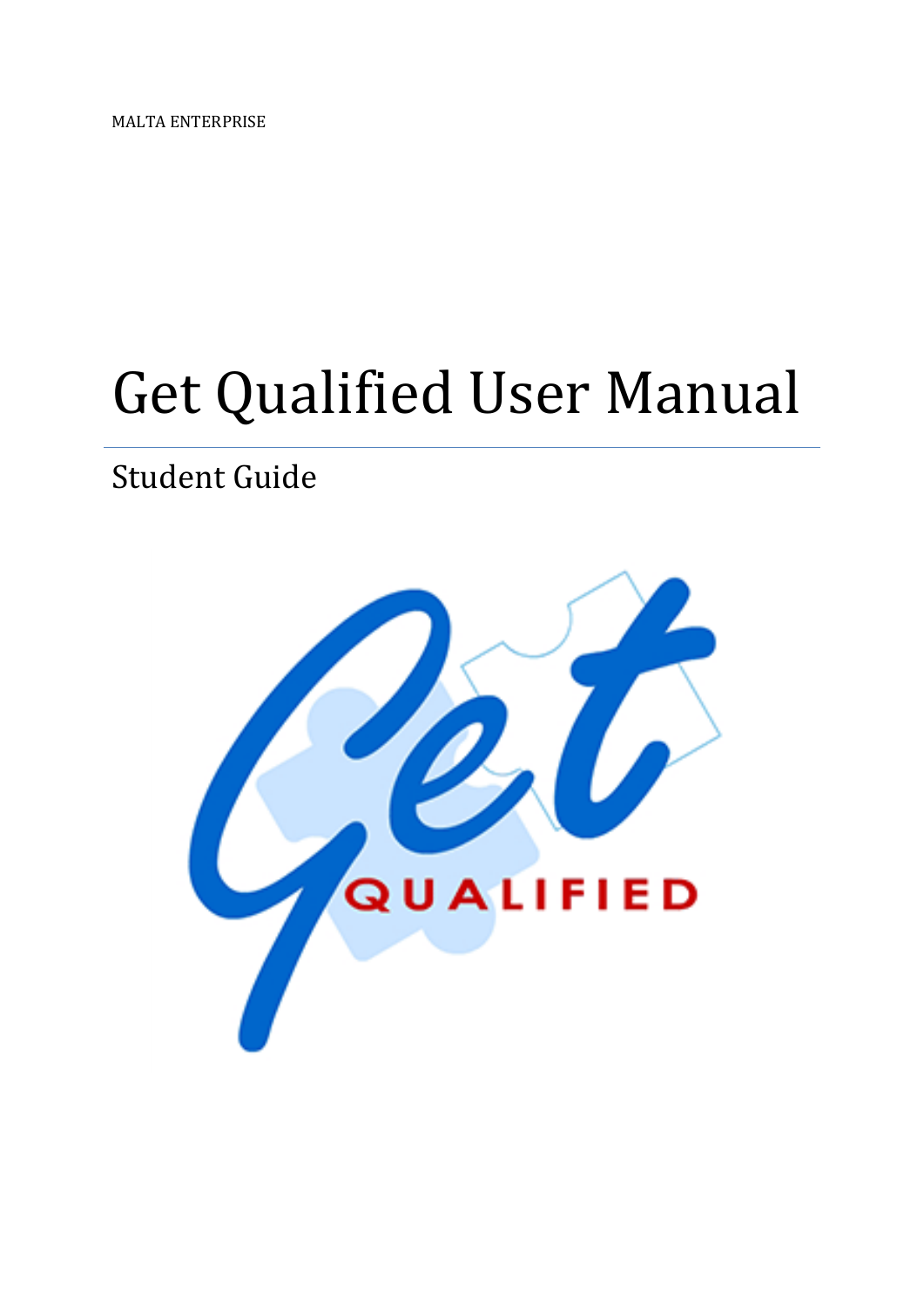# **Contents**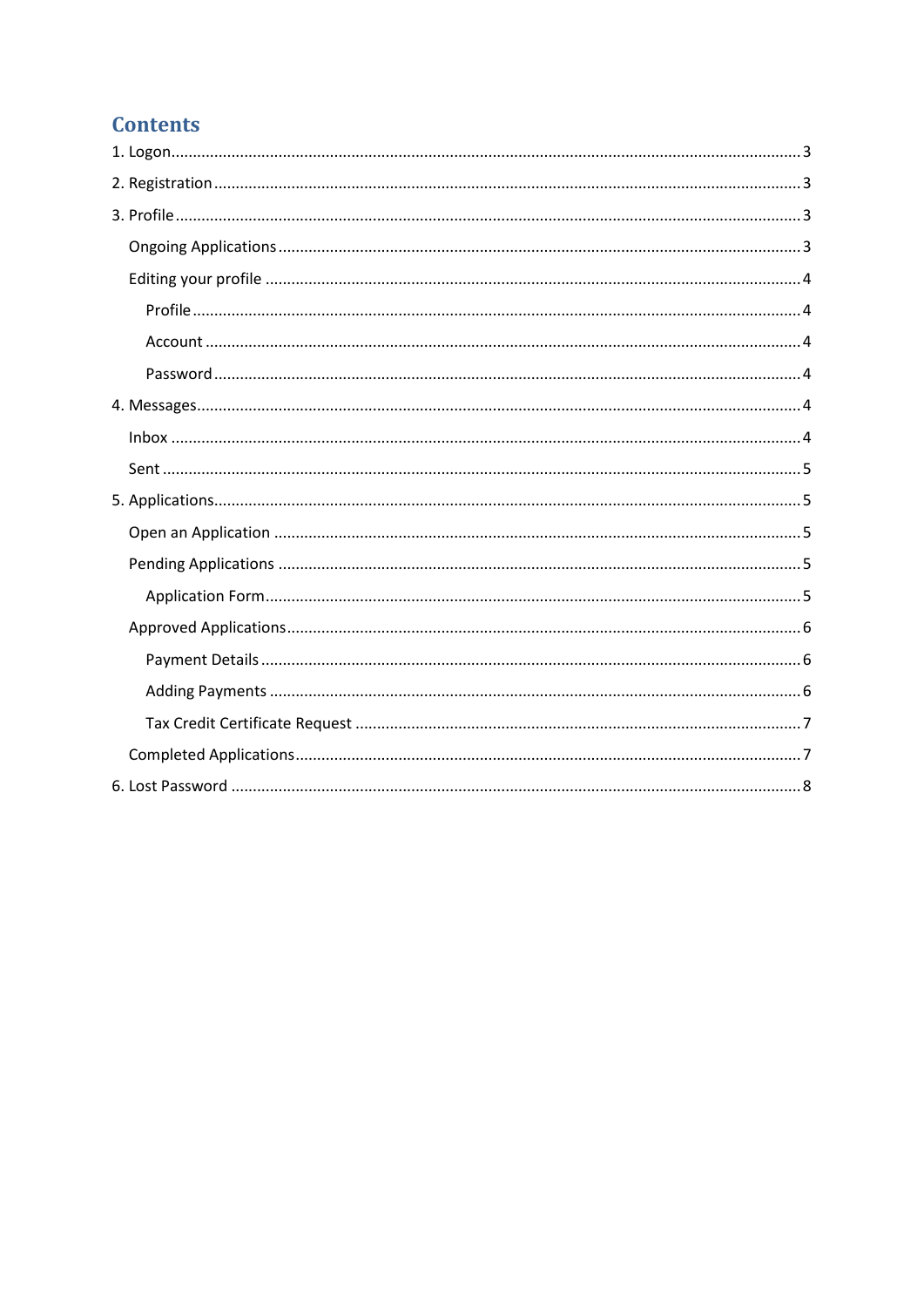# <span id="page-2-0"></span>**1. Logon**

- 1. The system can be accessed through the URL: [http://getqualified.maltaenterprise.com](http://getqualified.maltaenterprise.com/)
- 2. Enter your username and password into the respective textboxes and click on 'Log In' button.
- 3. If the credentials are correct the browser will redirect you to the student 'Dashboard', as shown in the next section.

# <span id="page-2-1"></span>**2. Registration**

| Pet                                   |  |
|---------------------------------------|--|
| Username                              |  |
| Password                              |  |
| Log In                                |  |
| <b>Student Registration</b>           |  |
| Forgot password?<br>: MALTAENTERPRISE |  |

New users can register with the web portal by either asking the Institute to enrol them in the system or by using the 'Student Registration' function found in the login page.

- 1. This is a simple form requiring the minimum details for an account to be registered on the web portal.
- 2. When the form is completed and submitted, an activation email is sent to the user which includes the activation link.
- 3. This activation link redirects the user to the activation web page.
- 4. Once the registration is activated another email is send to the user with the ID No. / Income Tax No. as a username and a newly generated password (We recommend that passwords are changed upon login).

# <span id="page-2-2"></span>**3. Profile**

| $\sqrt{et}$ QUALIFIED       |                                    |           |                              |                         |          |            | $\mathcal{C}^{\prime}$ |
|-----------------------------|------------------------------------|-----------|------------------------------|-------------------------|----------|------------|------------------------|
| & Profile                   | Profile                            |           |                              |                         |          |            |                        |
| $\boxdot$ Inbox             | <b>Ongoing Applications</b>        | & Profile | <b>A</b> Account             | Q <sub>k</sub> Password |          |            |                        |
| Applications                | <b>BSC</b> in IT<br>Awaiting admin |           | Enter your basic information |                         |          |            |                        |
| <b>ORIGINALTAENTERPRISE</b> |                                    | Name      | John                         |                         | Surname  | Doe        |                        |
|                             |                                    | Title     | Mr                           | $\bullet$               | DOB      | 01/01/1970 |                        |
|                             |                                    | Telephone | 12345678                     |                         | Email    | ab@ab.com  |                        |
|                             |                                    |           | Address 1                    | 46,                     |          |            |                        |
|                             |                                    |           | Address 2                    | Lorem Ipsum Street      |          |            |                        |
|                             |                                    | Town      | Valletta                     |                         | Postcode | VLT 3072   |                        |
|                             |                                    |           |                              |                         |          |            | Save                   |
|                             |                                    |           |                              |                         |          |            |                        |
|                             |                                    |           |                              |                         |          |            |                        |

# <span id="page-2-3"></span>**Ongoing Applications**

The 'Ongoing Applications' is a brief summary, showing all applications the student has open or have opened under the Get Qualified scheme. This summary shows the name of the course the student has undertaken and the status of the application.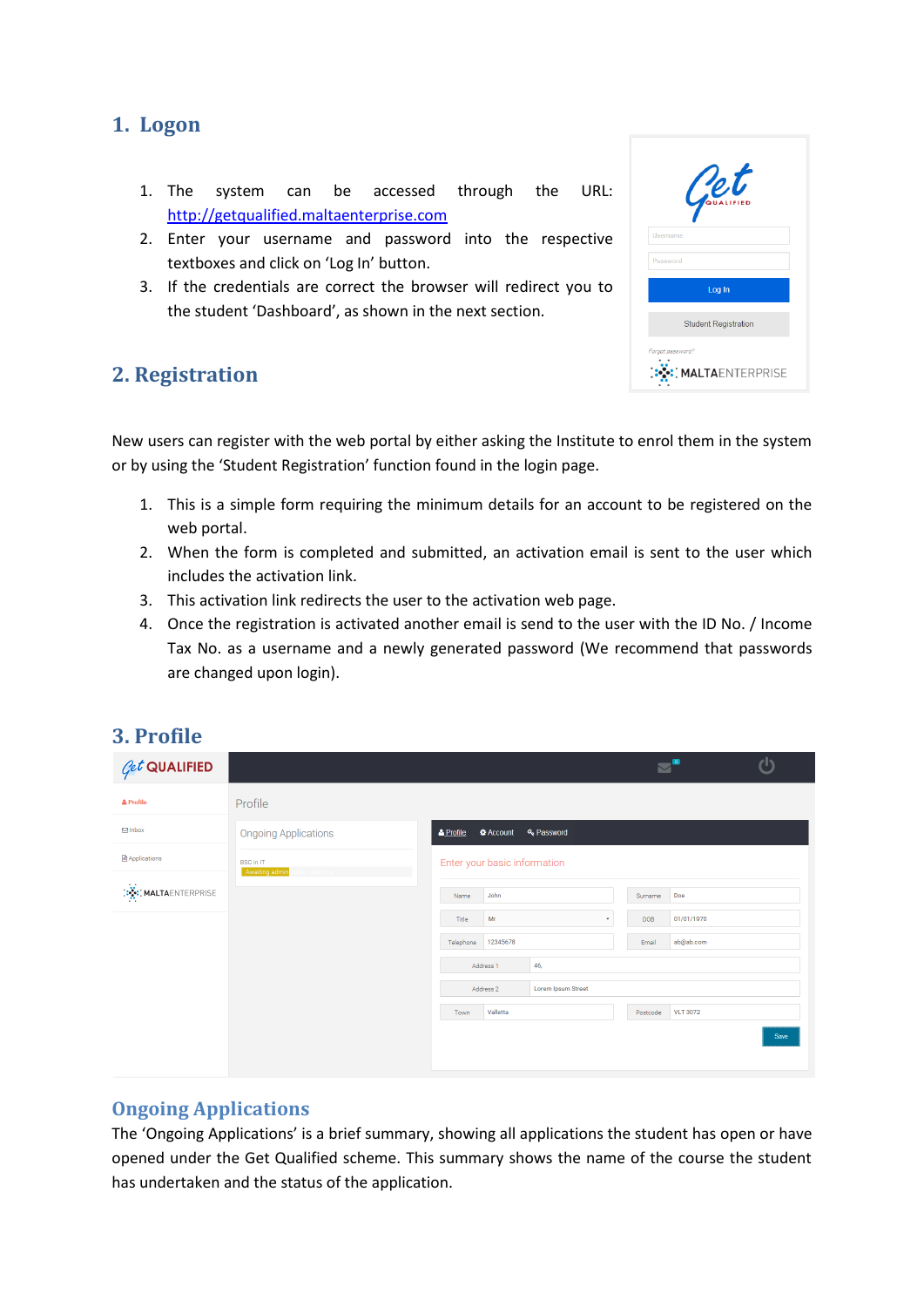# <span id="page-3-0"></span>**Editing your profile**

The 'Profile' page enables the student to update the details of the account. This section consists of three tabbed sub-sections:

#### <span id="page-3-1"></span>**Profile**

This section enables the user to change his/her details.

- 1. Enter details to be changed in the form.
- 2. Click 'Save' button.
- 3. An error message will pop up if any of the details entered are invalid; otherwise a success message is displayed.

#### <span id="page-3-2"></span>**Account**

The 'Account settings' section displays the student's username and email address. The username cannot be changed.

#### <span id="page-3-3"></span>**Password**

<span id="page-3-4"></span>**4. Messages**

The student can also change his/her password.

1. This can be done by entering the existing password and the new password and clicking on 'Save'.

| ← Sent ● Priority<br>From |              |            |              |
|---------------------------|--------------|------------|--------------|
|                           |              |            |              |
|                           | Subject      | Received   | Replied      |
| 989897M                   | re: Query    | 28-09-2015 |              |
| 441170m                   | re: test     | 16-09-2015 |              |
| 441170m                   | re: test     | 16-09-2015 |              |
| 441170m                   | re: test     | 16-09-2015 |              |
| 979798M                   | re: test 6   | 16-09-2015 |              |
| dtestinst                 | re: test2123 | 15-09-2015 | $\checkmark$ |
| dtestinst                 | re: test2123 | 15-09-2015 |              |
| stetrain                  | re: student  | 15-09-2015 |              |
| dtestinst                 | re: test 3   | 15-09-2015 | $\checkmark$ |
| dtestinst                 | re: test     | 15-09-2015 |              |
|                           |              |            |              |

The 'Inbox' page can be accessed by clicking on the 'Inbox' link in the sidebar or the envelope icon at the top of the page. The initial view is a list of messages in the 'Inbox'. Switching between tabs one can see the 'Inbox' and 'Sent' messages.



#### <span id="page-3-5"></span>**Inbox**

- 1. To view a message click anywhere inside the row of the particular message.
- 2. A popup window is opened with the message details.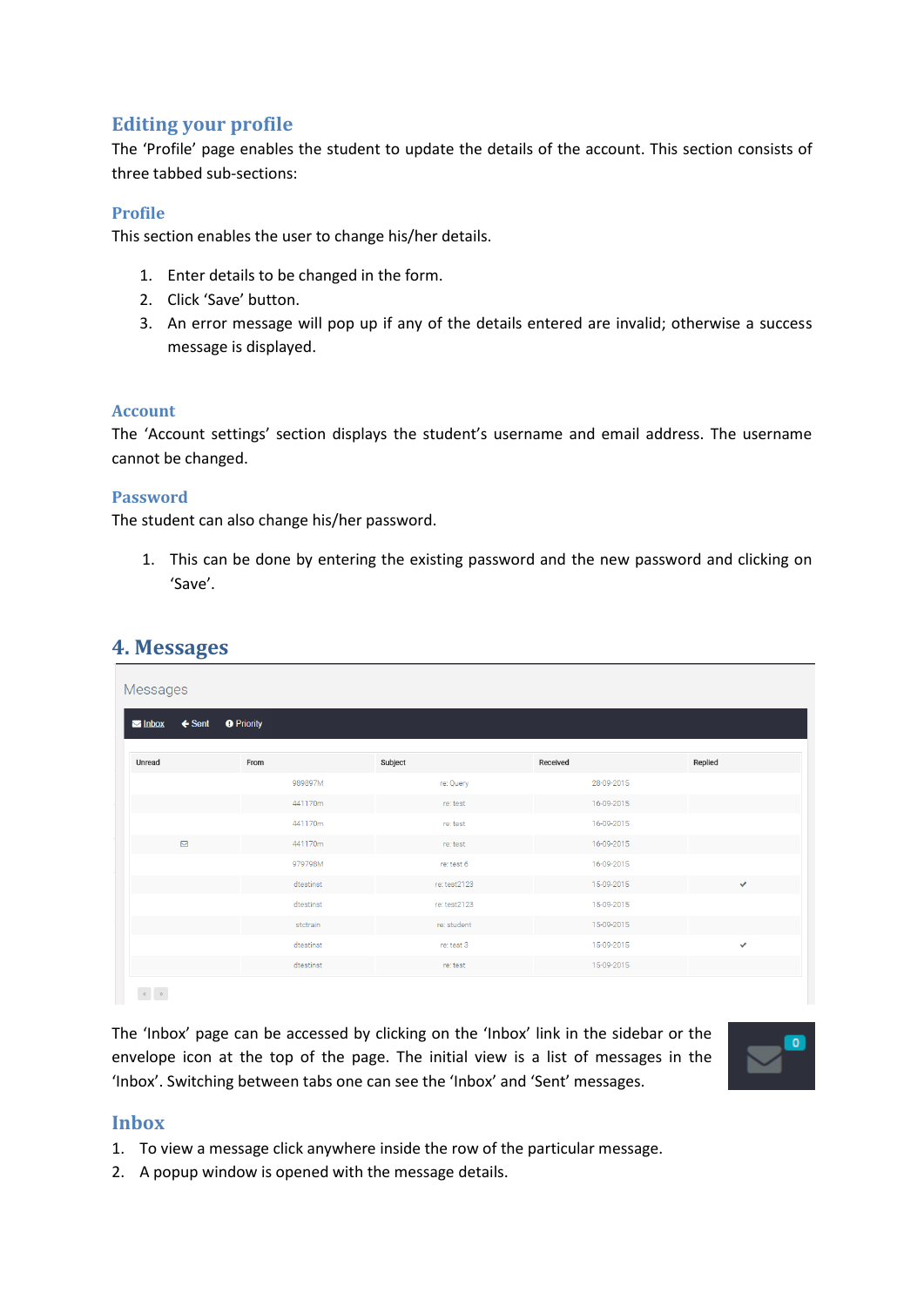3. Clicking of the 'Reply' button will open a new popup with the 'Subject' already filled and a text area to write the 'Body' of the reply. Click 'Send' when you wish to send the email or 'Cancel' to discard.

#### <span id="page-4-0"></span>**Sent**

- 1. To view a message click anywhere inside the row of the particular message.
- 2. A popup window is opened with the message details.
- 3. To delete a message click on the 'Delete' button.

# <span id="page-4-1"></span>**5. Applications**

Applications can be viewed by clicking the 'Applications' link in the side bar. A tabbed section is displayed with all applications the student has/had opened under the Get Qualified scheme. Each tab in this section represents the status of the applications.

# <span id="page-4-2"></span>**Open an Application**

Users can either enrol for a new application through their respective Institute or by using the 'Apply' button found in the 'Applicable Courses' section.

In the 'Applicable Courses' section a list of all applicable courses can be found which include the institutes providing such courses that fall under the Get Qualified Scheme.

- 1. For a student to open an application he/she can either browse through the list or use the search feature to find the respective course.
- 2. Click on the 'Apply' button next to the course to open the 'Open an application' form.
- 3. Known fields will be already prefilled by the system however the student must include any missing information, especially the starting and ending dates of the course.

#### <span id="page-4-3"></span>**Pending Applications**

When a new application is created, it will be listed under the pending section. Such applications are those that require further interaction by either the student, having to submit the application form, or need approval from the administrators.

#### <span id="page-4-4"></span>**Application Form**

After an application has been created, the student must fill in the Get Qualified application form to proceed.

- 1. Click on the 'Apply' button to open the application form in another window.
- 2. Fill in the necessary details to complete the form.
- 3. Click on the 'Submit' button to submit form.

Application forms that are submitted and include 'Sponsorship fees' or have the 'Total Eligible Costs' that exceed the 'Estimated Cost' imposed by the institute must be referred to the administrators for





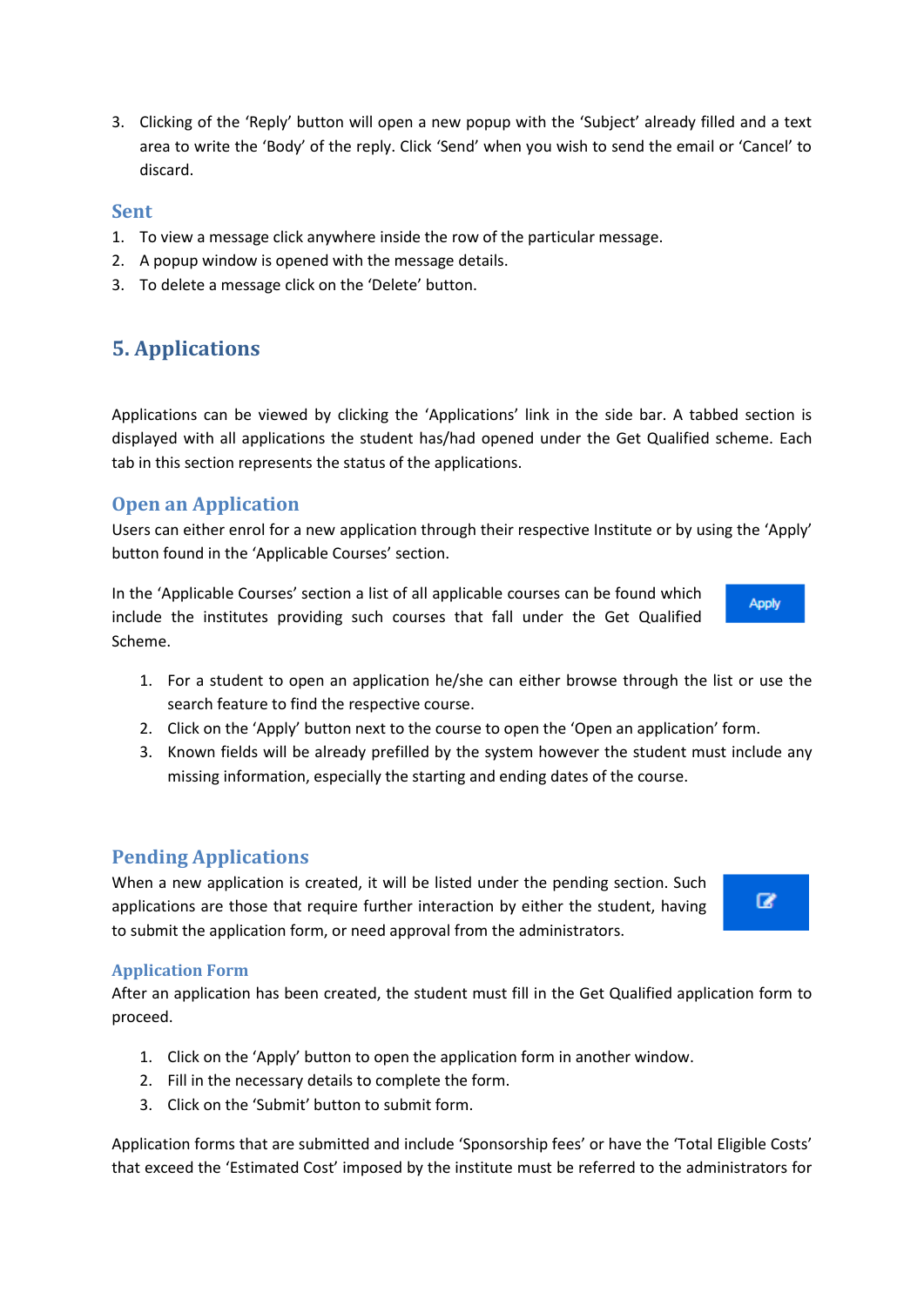<span id="page-5-1"></span>further review. Otherwise such applications are automatically approved and moved under the 'Approved Applications' tab, explained in the next section.

### <span id="page-5-0"></span>**Approved Applications**

Once an application is approved, the student can start inserting new course payment details. These will consist of any payments the student has made to the institute.

#### **Payment Details**

To access the payments list click on the 'View Payments' button in the application's row. A pop up window will open displaying all the payments submitted by the student and their details.



| Payment ID | Details | <b>Requested Amount</b> | <b>Payment Date</b> | <b>Date Created</b> | <b>Approved Amount</b> | <b>Status</b> |   |
|------------|---------|-------------------------|---------------------|---------------------|------------------------|---------------|---|
| 48         | final   | 200,0000                | 14-10-2015          | 14-10-2015          | 200,0000               | Approved      | ٠ |

#### <span id="page-5-2"></span>**Adding Payments**

Click on the 'Add Payment' button to add payments to the current application. On click, a new form is displayed. Fill in the form and upload proof of payment, when ready click on the 'Submit' button.



| Amount                                                                                                                       | € | 2000 |                    | Payment Date | 14/10/2015 |                    |                                                                                                 |  |  |  |  |  |  |  |
|------------------------------------------------------------------------------------------------------------------------------|---|------|--------------------|--------------|------------|--------------------|-------------------------------------------------------------------------------------------------|--|--|--|--|--|--|--|
| Details:<br>Final<br>If third party declaration form is needed you can download a copy from the Get Qualified section on the |   |      |                    |              |            |                    |                                                                                                 |  |  |  |  |  |  |  |
|                                                                                                                              |   |      |                    |              |            |                    | Malta Enterprise website. Please upload a signed copy of the form.<br>Upload Documentation<br>۰ |  |  |  |  |  |  |  |
|                                                                                                                              |   |      | Select Upload Type |              |            | <b>Choose File</b> |                                                                                                 |  |  |  |  |  |  |  |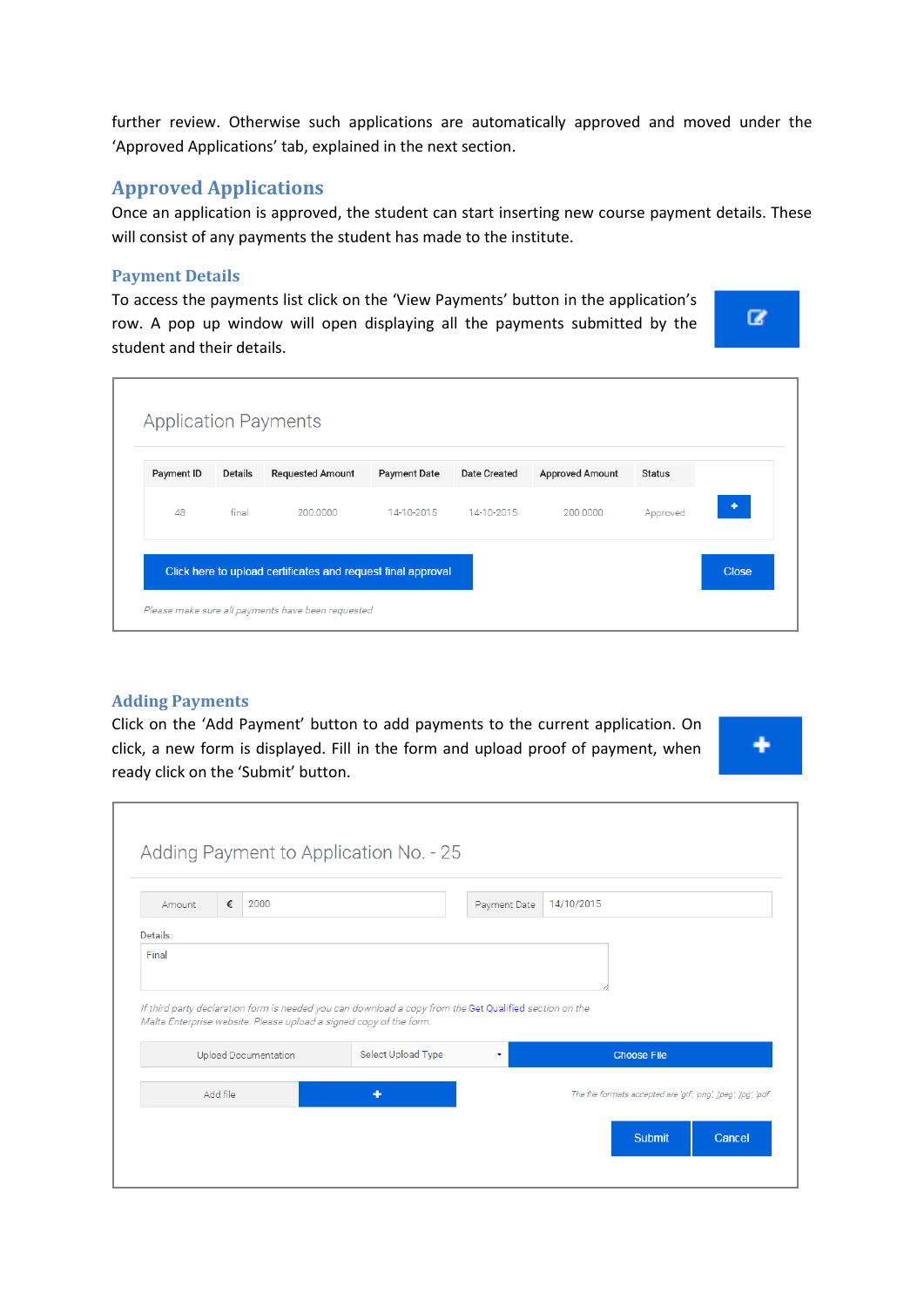#### <span id="page-6-0"></span>**Tax Credit Certificate Request**

Upon completion of all payment requests (and their approval be the administrator), the 'Tax Credit Certificate Request' button will be available. When selected, an upload form is displayed enabling the student to upload the course certification and 'Submit' the request.

|                                                   | Click here to upload certificates and request final approval                             |                                                                   |
|---------------------------------------------------|------------------------------------------------------------------------------------------|-------------------------------------------------------------------|
| Please make sure all payments have been requested |                                                                                          |                                                                   |
| <b>Certification Upload</b>                       | <b>Upload Certificate</b>                                                                | <b>Choose File</b>                                                |
| Add file                                          |                                                                                          | The file formats accepted are 'gif', 'png', 'jpeg', 'jpg', 'pdf'. |
| Digital Certificate                               | If digital certificate is applicable please enter URL below (user full URL) :<br>http:// |                                                                   |
|                                                   |                                                                                          | <b>Submit</b><br>Cancel                                           |

# <span id="page-6-1"></span>**Completed Applications**

Completed applications are applications where the student has already requested the tax credit certificate. These applications may be requests marked as completed with the tax credit certificate already issued or applications which still need administration approval.

| <b>C</b> Approved     | <b>O</b> Pending<br><b>E</b> Completed | <b>Q</b> Rejected                       | <b>m</b> Deleted       |                    |             |             |
|-----------------------|----------------------------------------|-----------------------------------------|------------------------|--------------------|-------------|-------------|
| <b>Application ID</b> | <b>Course Name</b>                     |                                         | <b>Course Provider</b> | <b>Status</b>      |             |             |
| 1072                  |                                        | Web Designer Associate                  | <b>STC Training</b>    | Completed-Approved | $\alpha$    | $\boxtimes$ |
| 1071                  |                                        | Prince 2 Practitioner (inc. Foundation) | <b>STC Training</b>    | For review.        | $\boxtimes$ |             |

After final approvalof the application, the 'Download Certificate' button would be available in the application row. This will either download a copy of the certificate on to the user's PC or open a new browser tab with a copy of the certificate which can also be downloaded.